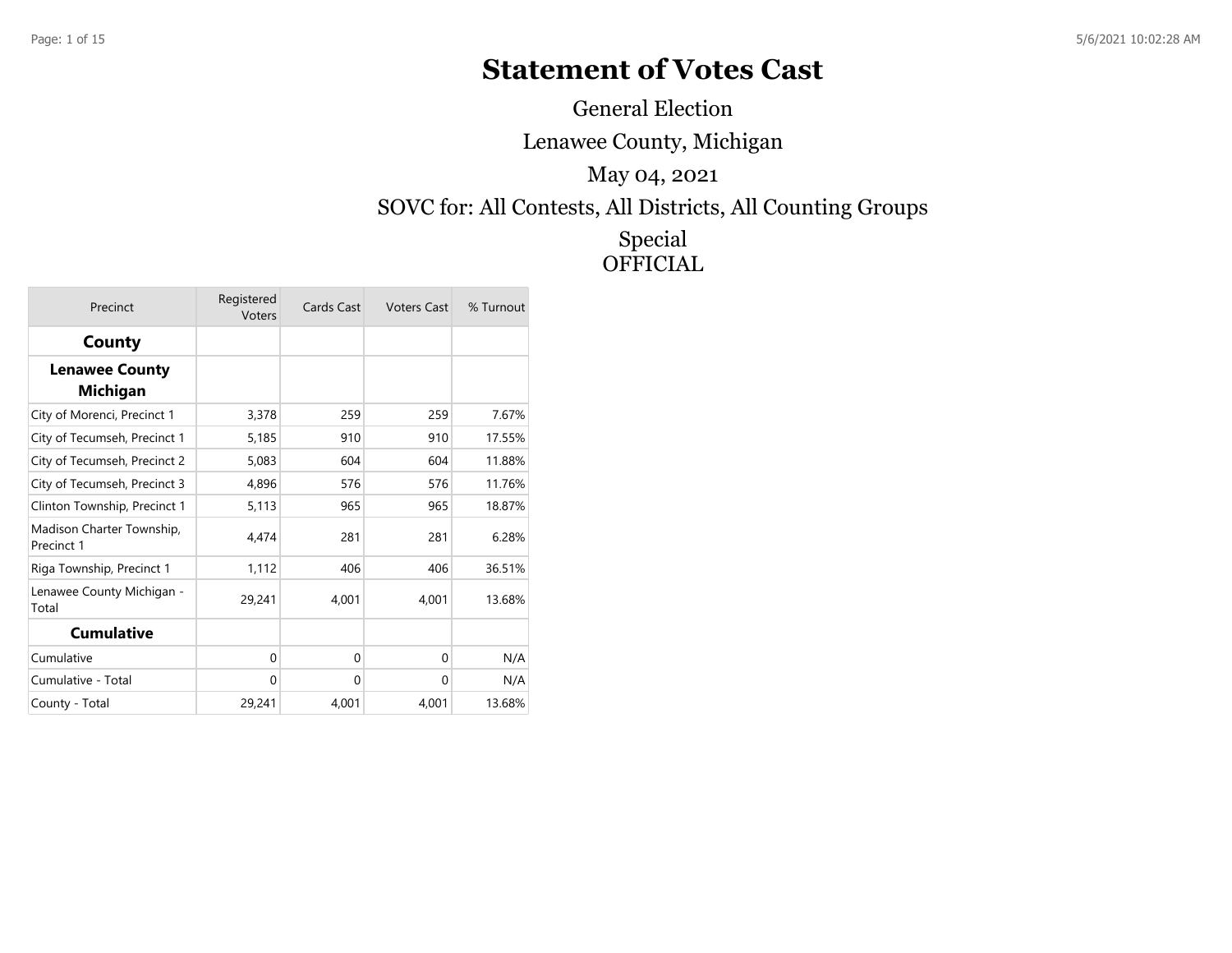## **Riga Township Local Proposal No. 1 (Vote for 1)**

| Precinct                           | <b>Times Cast</b> | Registered<br>Voters |
|------------------------------------|-------------------|----------------------|
| County                             |                   |                      |
| <b>Lenawee County Michigan</b>     |                   |                      |
| Riga Township, Precinct 1          | 406               | 1,112                |
| Lenawee County Michigan -<br>Total | 406               | 1,112                |
| <b>Cumulative</b>                  |                   |                      |
| Cumulative                         | 0                 | U                    |
| Cumulative - Total                 | 0                 | 0                    |
| County - Total                     | 406               | 1,112                |

| Precinct                           | Yes         | $\frac{1}{2}$ | <b>Total Votes</b> |
|------------------------------------|-------------|---------------|--------------------|
| County                             |             |               |                    |
| <b>Lenawee County Michigan</b>     |             |               |                    |
| Riga Township, Precinct 1          | 142         | 264           | 406                |
| Lenawee County Michigan -<br>Total | 142         | 264           | 406                |
| <b>Cumulative</b>                  |             |               |                    |
| Cumulative                         | $\mathbf 0$ | $\mathbf 0$   | 0                  |
| Cumulative - Total                 | $\Omega$    | $\mathbf 0$   | $\mathbf 0$        |
| County - Total                     | 142         | 264           | 406                |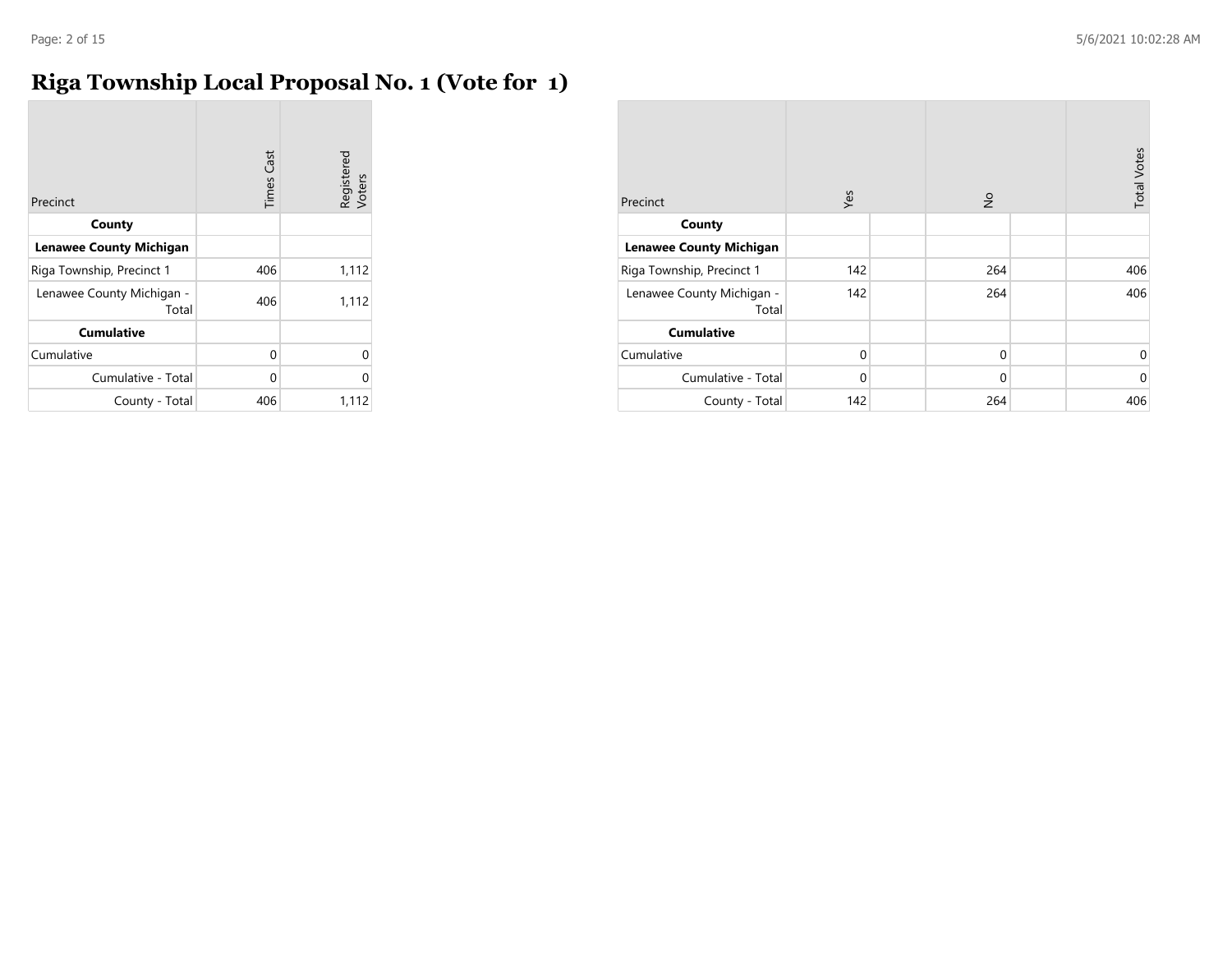| Precinct                           | Unresolved<br>Write-In |
|------------------------------------|------------------------|
| County                             |                        |
| <b>Lenawee County Michigan</b>     |                        |
| Riga Township, Precinct 1          | 0                      |
| Lenawee County Michigan -<br>Total | በ                      |
| <b>Cumulative</b>                  |                        |
| Cumulative                         | 0                      |
| Cumulative - Total                 | 0                      |
| County - Total                     | 0                      |

the property of the control of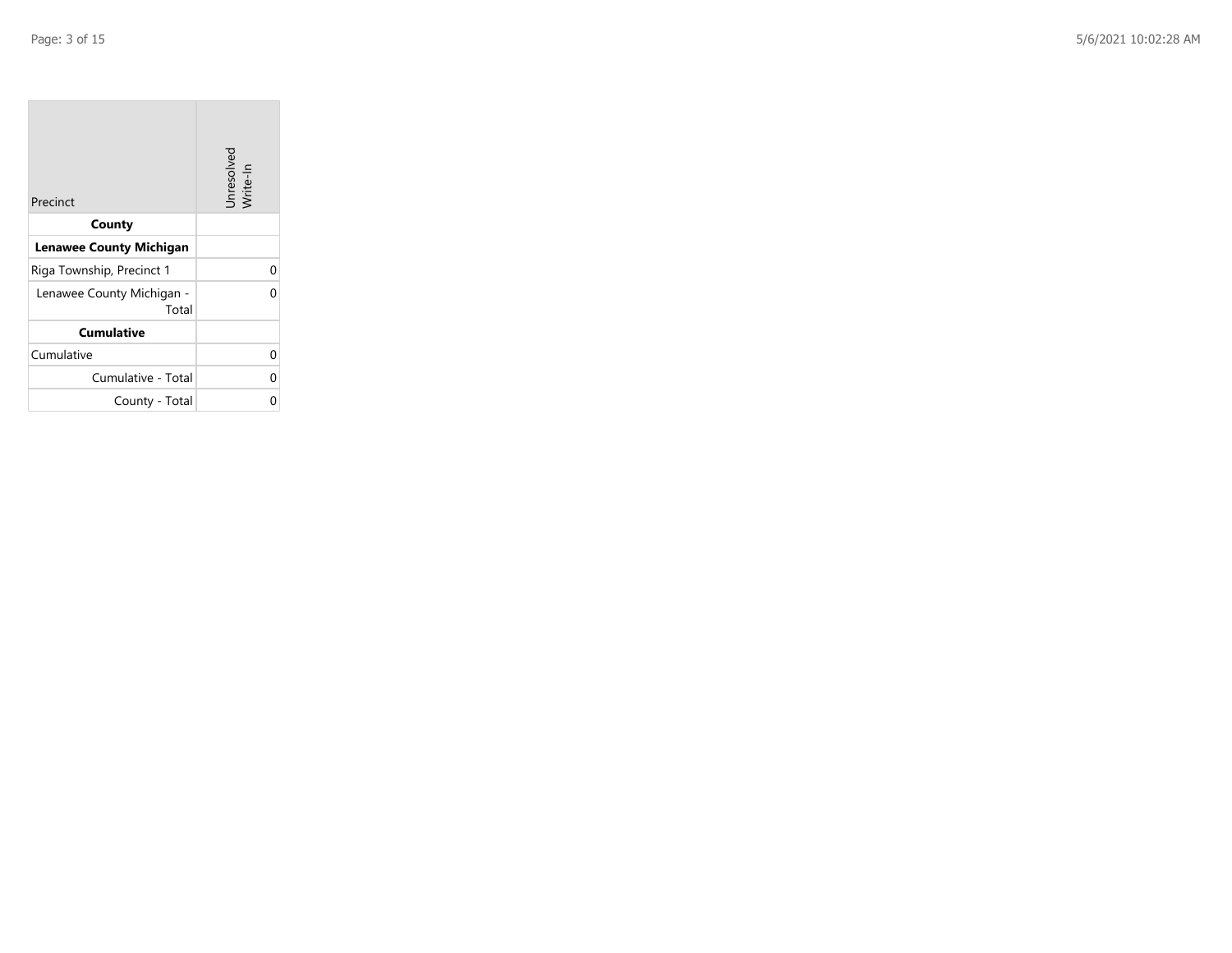## **Clinton Community Schools Bonding Proposal (Vote for 1)**

| Precinct                           | <b>Times Cast</b> | Registered<br>Voters |
|------------------------------------|-------------------|----------------------|
| County                             |                   |                      |
| <b>Lenawee County Michigan</b>     |                   |                      |
| Clinton Township, Precinct 1       | 965               | 5,113                |
| Lenawee County Michigan -<br>Total | 965               | 5,113                |
| <b>Cumulative</b>                  |                   |                      |
| Cumulative                         | 0                 | 0                    |
| Cumulative - Total                 | 0                 | 0                    |
| County - Total                     | 965               | 5,113                |

| Precinct                           | Yes         | $\frac{1}{2}$ | <b>Total Votes</b> |
|------------------------------------|-------------|---------------|--------------------|
| County                             |             |               |                    |
| <b>Lenawee County Michigan</b>     |             |               |                    |
| Clinton Township, Precinct 1       | 625         | 338           | 963                |
| Lenawee County Michigan -<br>Total | 625         | 338           | 963                |
| <b>Cumulative</b>                  |             |               |                    |
| Cumulative                         | $\mathbf 0$ | 0             | 0                  |
| Cumulative - Total                 | $\Omega$    | $\mathbf 0$   | $\mathbf 0$        |
| County - Total                     | 625         | 338           | 963                |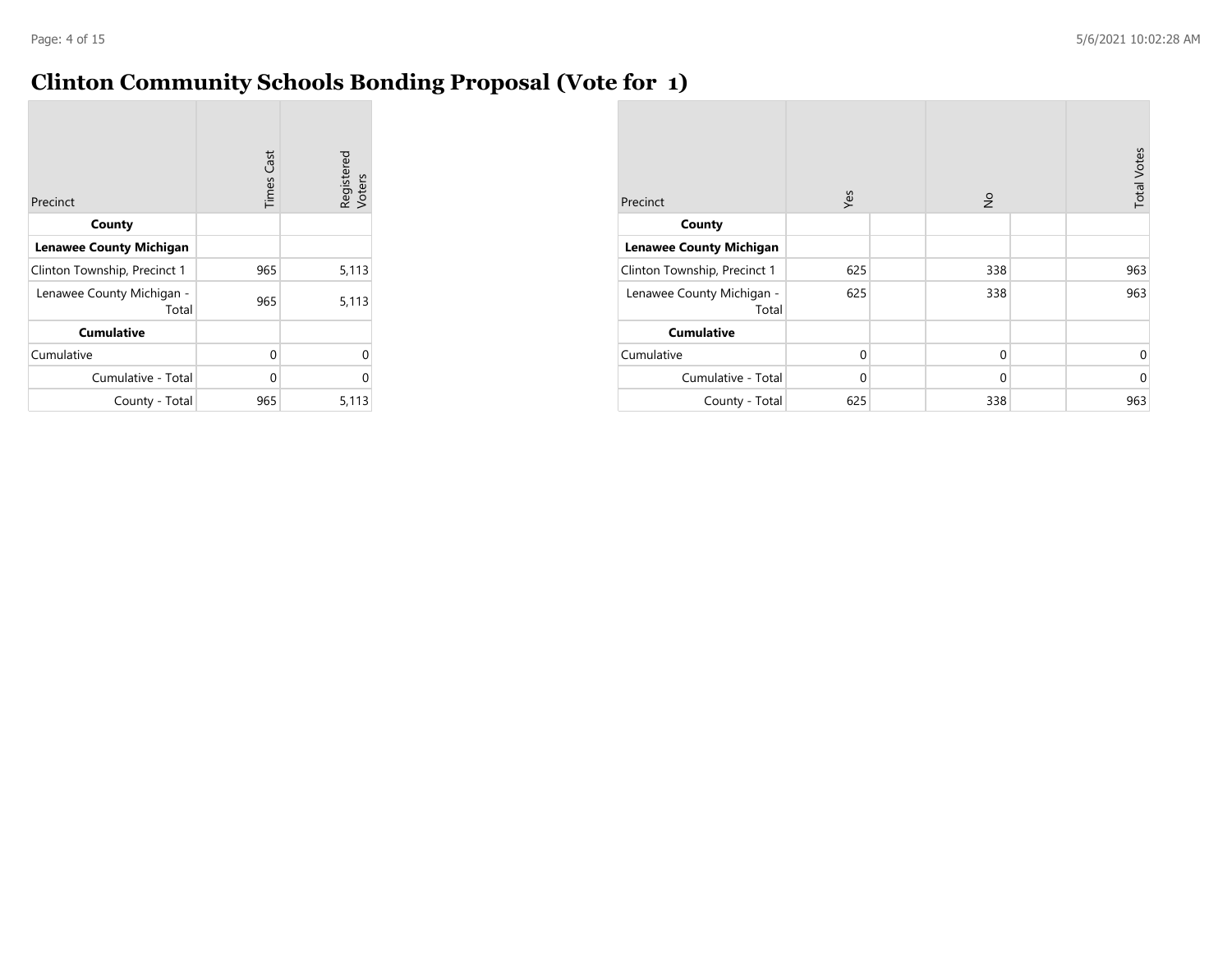| Precinct                           | Unresolved<br>Write-In |
|------------------------------------|------------------------|
| County                             |                        |
| <b>Lenawee County Michigan</b>     |                        |
| Clinton Township, Precinct 1       | 0                      |
| Lenawee County Michigan -<br>Total | በ                      |
| <b>Cumulative</b>                  |                        |
| Cumulative                         | 0                      |
| Cumulative - Total                 | 0                      |
| County - Total                     | 0                      |

the property of the control of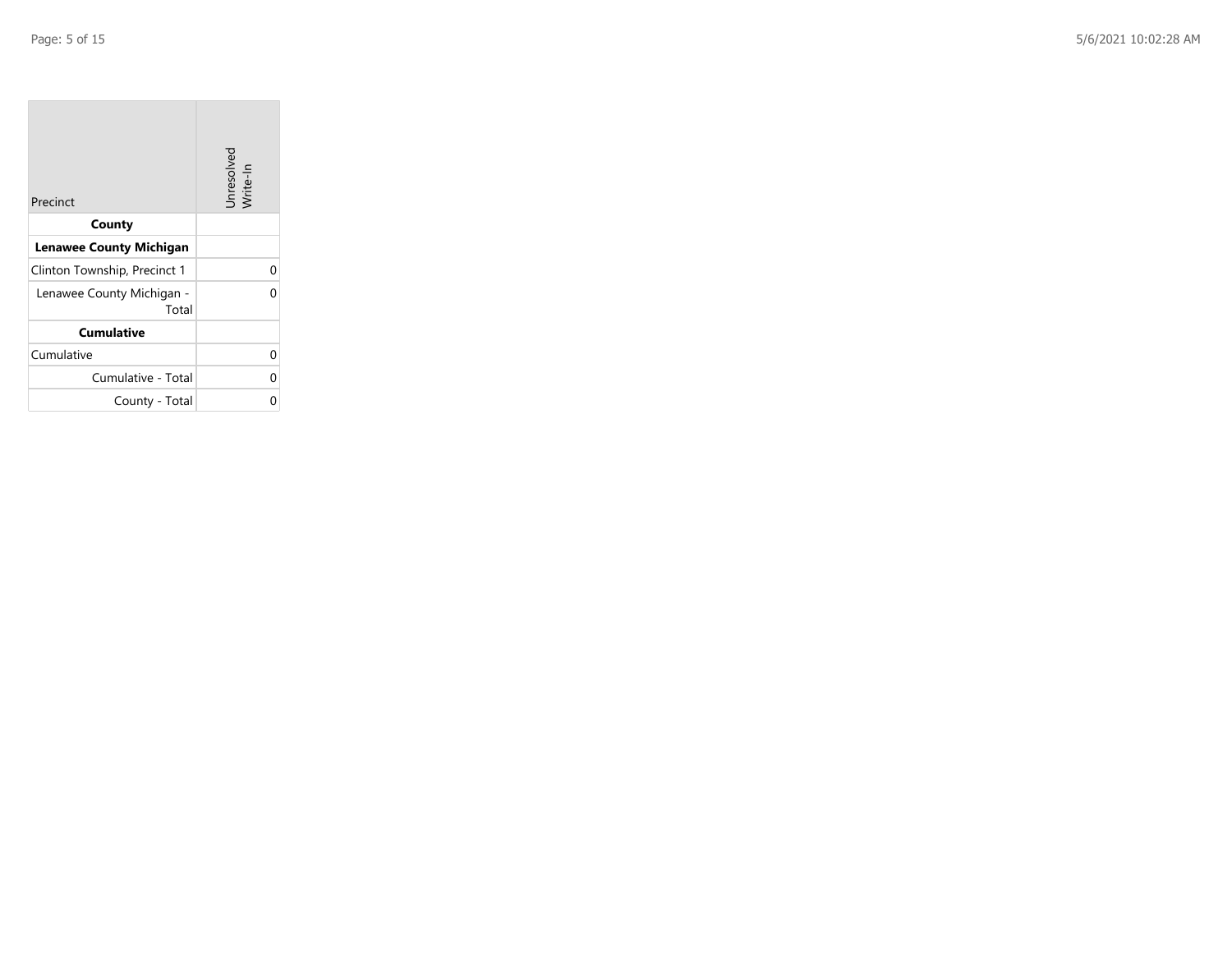## **Madison School District I. Operating Millage Renewal Proposal (Vote for 1)**

| Precinct                                | <b>Times Cast</b> | Registered<br>Voters |
|-----------------------------------------|-------------------|----------------------|
| County                                  |                   |                      |
| <b>Lenawee County Michigan</b>          |                   |                      |
| Madison Charter Township,<br>Precinct 1 | 281               | 4,474                |
| Lenawee County Michigan -<br>Total      | 281               | 4,474                |
| <b>Cumulative</b>                       |                   |                      |
| Cumulative                              | 0                 | 0                    |
| Cumulative - Total                      | 0                 | 0                    |
| County - Total                          | 281               | 4,474                |

| Precinct                                | Yes         | $\frac{1}{2}$ | <b>Total Votes</b> |
|-----------------------------------------|-------------|---------------|--------------------|
| County                                  |             |               |                    |
| <b>Lenawee County Michigan</b>          |             |               |                    |
| Madison Charter Township,<br>Precinct 1 | 212         | 68            | 280                |
| Lenawee County Michigan -<br>Total      | 212         | 68            | 280                |
| <b>Cumulative</b>                       |             |               |                    |
| Cumulative                              | $\mathbf 0$ | $\mathbf 0$   | 0                  |
| Cumulative - Total                      | $\mathbf 0$ | $\mathbf 0$   | $\mathbf 0$        |
| County - Total                          | 212         | 68            | 280                |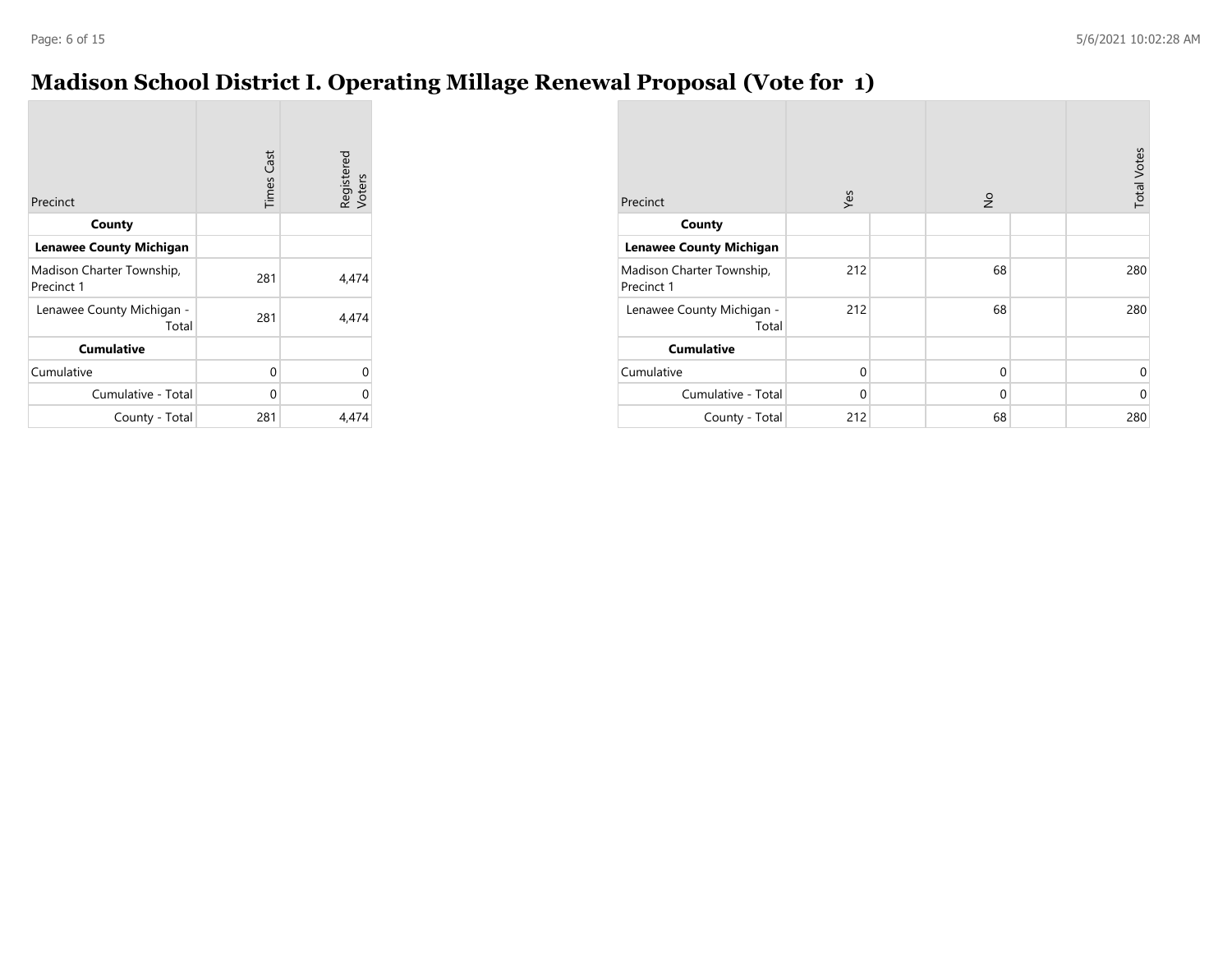**The State** 

| Precinct                                | Unresolved<br>Write-In |
|-----------------------------------------|------------------------|
| County                                  |                        |
| <b>Lenawee County Michigan</b>          |                        |
| Madison Charter Township,<br>Precinct 1 | U                      |
| Lenawee County Michigan -<br>Total      | n                      |
| <b>Cumulative</b>                       |                        |
| Cumulative                              | 0                      |
| Cumulative - Total                      | N                      |
| County - Total                          | 0                      |

the control of the control of the control of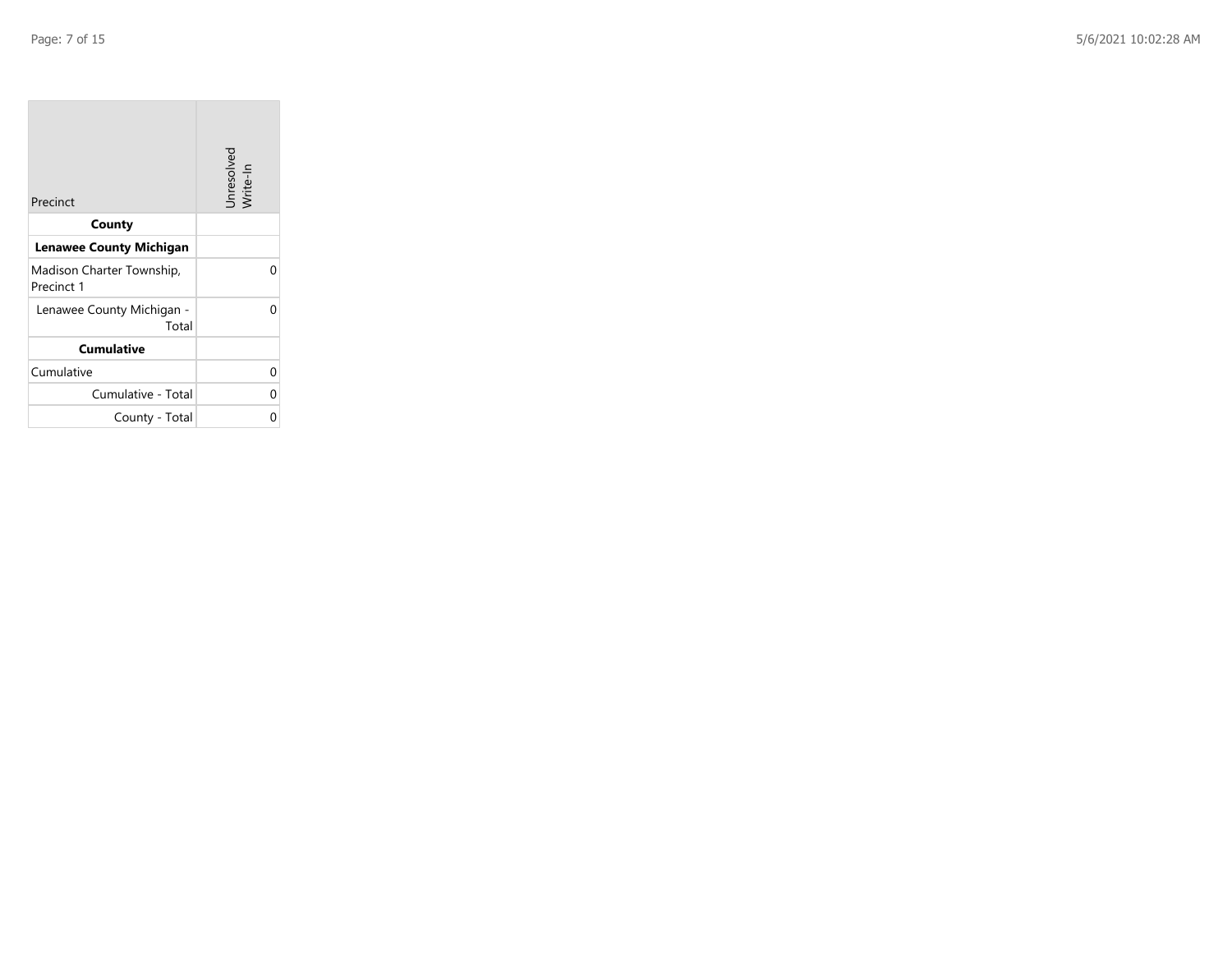# **Madison School District II. Sinking Fund Millage Proposal (Vote for 1)**

| Precinct                                | <b>Times Cast</b> | Registered<br>Voters |
|-----------------------------------------|-------------------|----------------------|
| County                                  |                   |                      |
| <b>Lenawee County Michigan</b>          |                   |                      |
| Madison Charter Township,<br>Precinct 1 | 281               | 4,474                |
| Lenawee County Michigan -<br>Total      | 281               | 4,474                |
| <b>Cumulative</b>                       |                   |                      |
| Cumulative                              | 0                 | 0                    |
| Cumulative - Total                      | $\Omega$          | 0                    |
| County - Total                          | 281               | 4,474                |

| Precinct                                | Yes         | $\frac{1}{2}$ | <b>Total Votes</b> |
|-----------------------------------------|-------------|---------------|--------------------|
| County                                  |             |               |                    |
| <b>Lenawee County Michigan</b>          |             |               |                    |
| Madison Charter Township,<br>Precinct 1 | 196         | 84            | 280                |
| Lenawee County Michigan -<br>Total      | 196         | 84            | 280                |
| <b>Cumulative</b>                       |             |               |                    |
| Cumulative                              | $\mathbf 0$ | $\mathbf 0$   | 0                  |
| Cumulative - Total                      | $\mathbf 0$ | $\mathbf 0$   | $\mathbf 0$        |
| County - Total                          | 196         | 84            | 280                |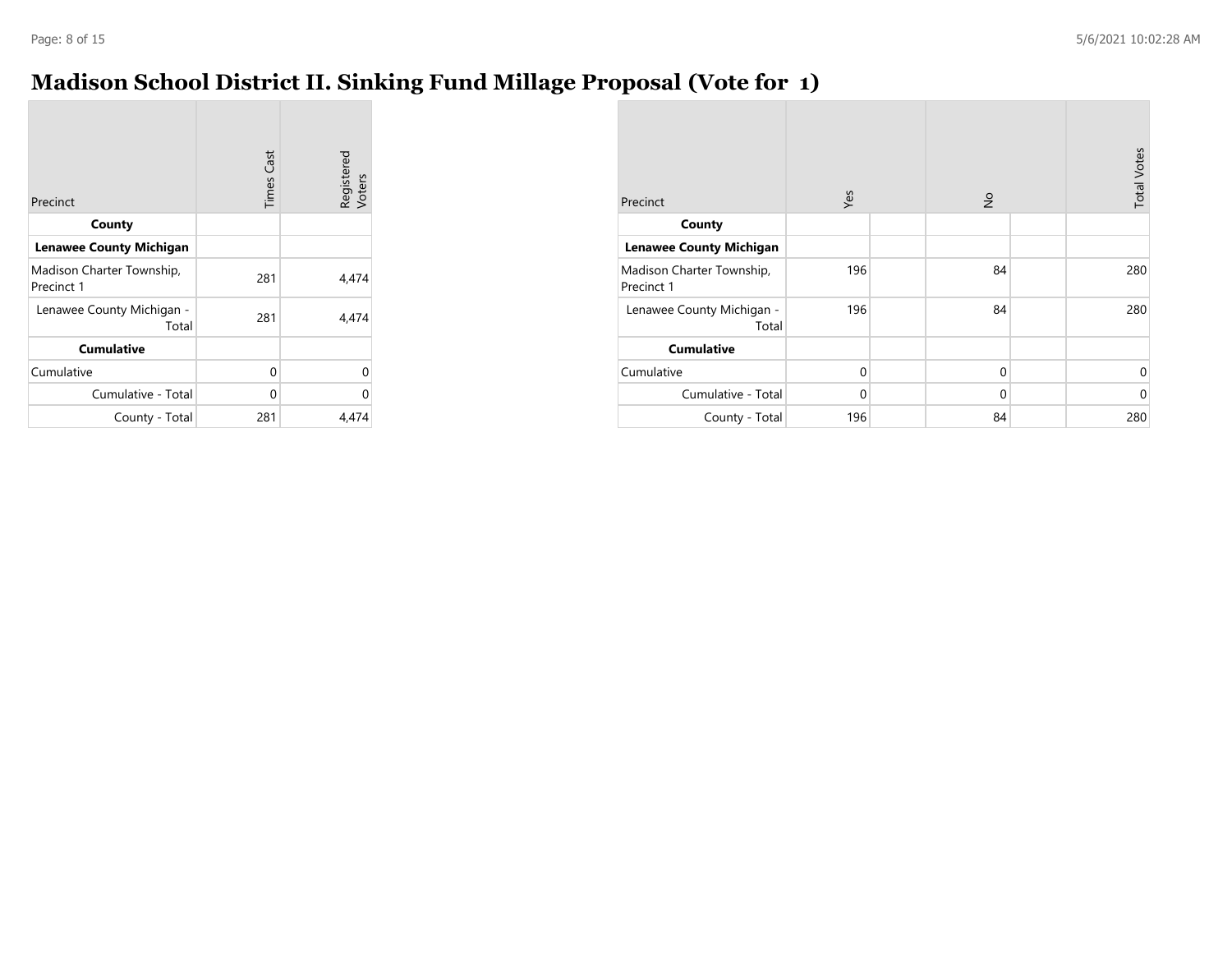| Precinct                                | Unresolved<br>Write-In |
|-----------------------------------------|------------------------|
| County                                  |                        |
| Lenawee County Michigan                 |                        |
| Madison Charter Township,<br>Precinct 1 | ი                      |
| Lenawee County Michigan -<br>Total      | n                      |
| <b>Cumulative</b>                       |                        |
| Cumulative                              | 0                      |
| Cumulative - Total                      | N                      |
| County - Total                          | 0                      |

the control of the control of the control of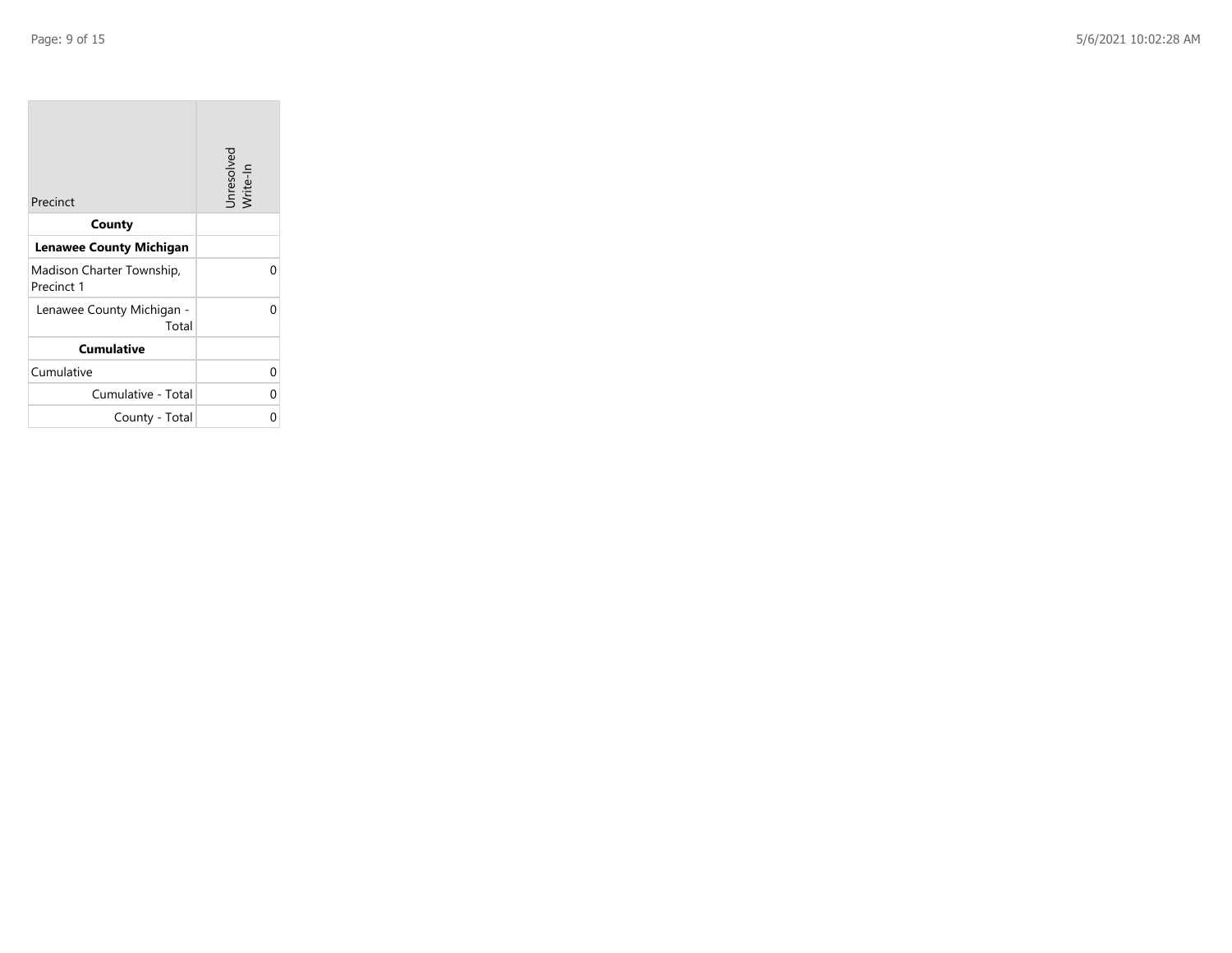## **Morenci Area Schools Operating Millage Renewal Proposal (Vote for 1)**

| Precinct                           | <b>Times Cast</b> | Registered<br>Voters |
|------------------------------------|-------------------|----------------------|
| County                             |                   |                      |
| <b>Lenawee County Michigan</b>     |                   |                      |
| City of Morenci, Precinct 1        | 259               | 3,378                |
| Lenawee County Michigan -<br>Total | 259               | 3,378                |
| <b>Cumulative</b>                  |                   |                      |
| Cumulative                         | 0                 | 0                    |
| Cumulative - Total                 | 0                 | 0                    |
| County - Total                     | 259               | 3,378                |

| Precinct                           | Yes      | $\frac{1}{2}$ | <b>Total Votes</b> |
|------------------------------------|----------|---------------|--------------------|
| County                             |          |               |                    |
| <b>Lenawee County Michigan</b>     |          |               |                    |
| City of Morenci, Precinct 1        | 196      | 63            | 259                |
| Lenawee County Michigan -<br>Total | 196      | 63            | 259                |
| <b>Cumulative</b>                  |          |               |                    |
| Cumulative                         | 0        | 0             | 0                  |
| Cumulative - Total                 | $\Omega$ | 0             | $\mathbf 0$        |
| County - Total                     | 196      | 63            | 259                |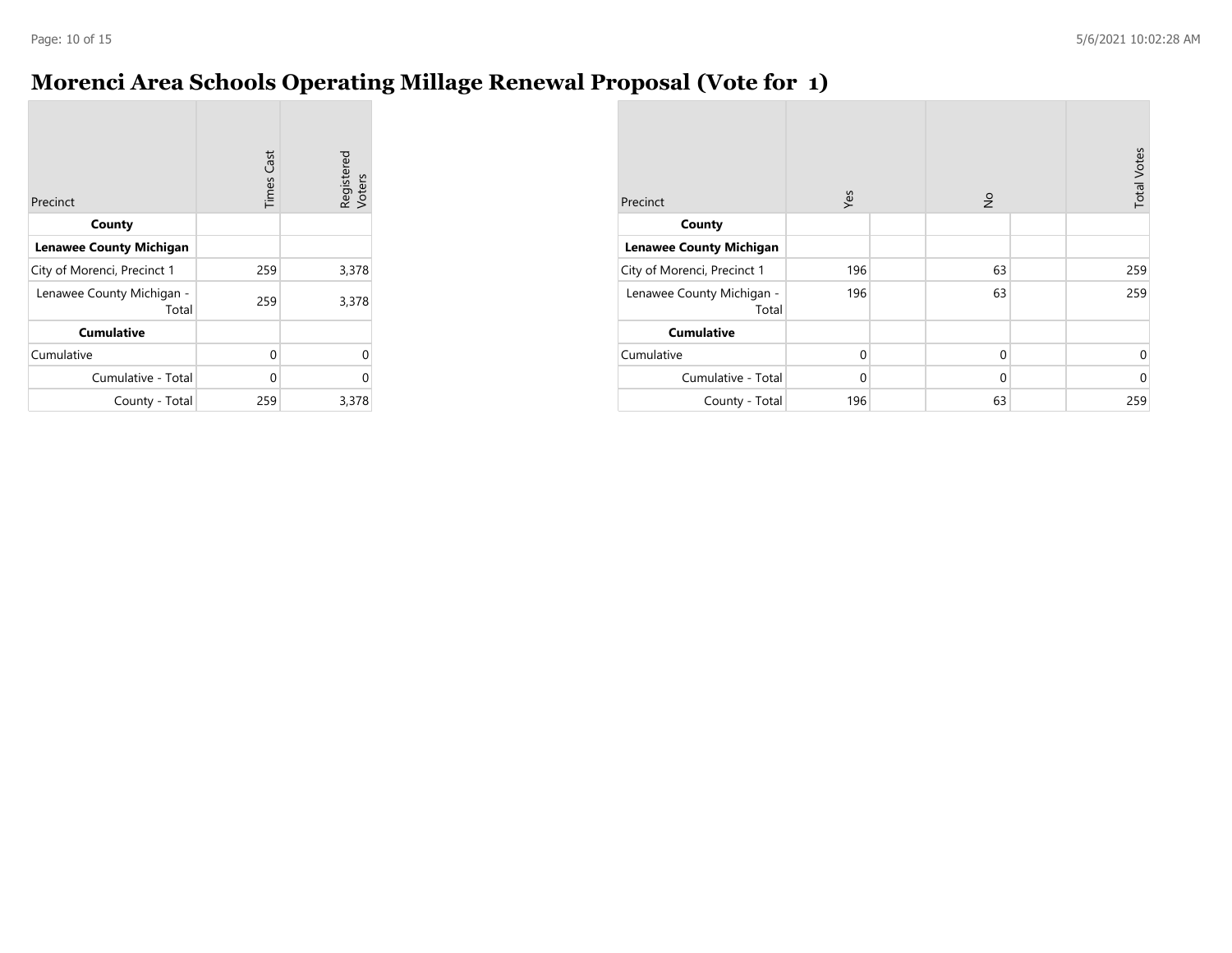| Precinct                           | Unresolved<br>Write-In |
|------------------------------------|------------------------|
| County                             |                        |
| <b>Lenawee County Michigan</b>     |                        |
| City of Morenci, Precinct 1        |                        |
| Lenawee County Michigan -<br>Total |                        |
| <b>Cumulative</b>                  |                        |
| Cumulative                         | U                      |
| Cumulative - Total                 |                        |
| County - Total                     |                        |

the control of the control of the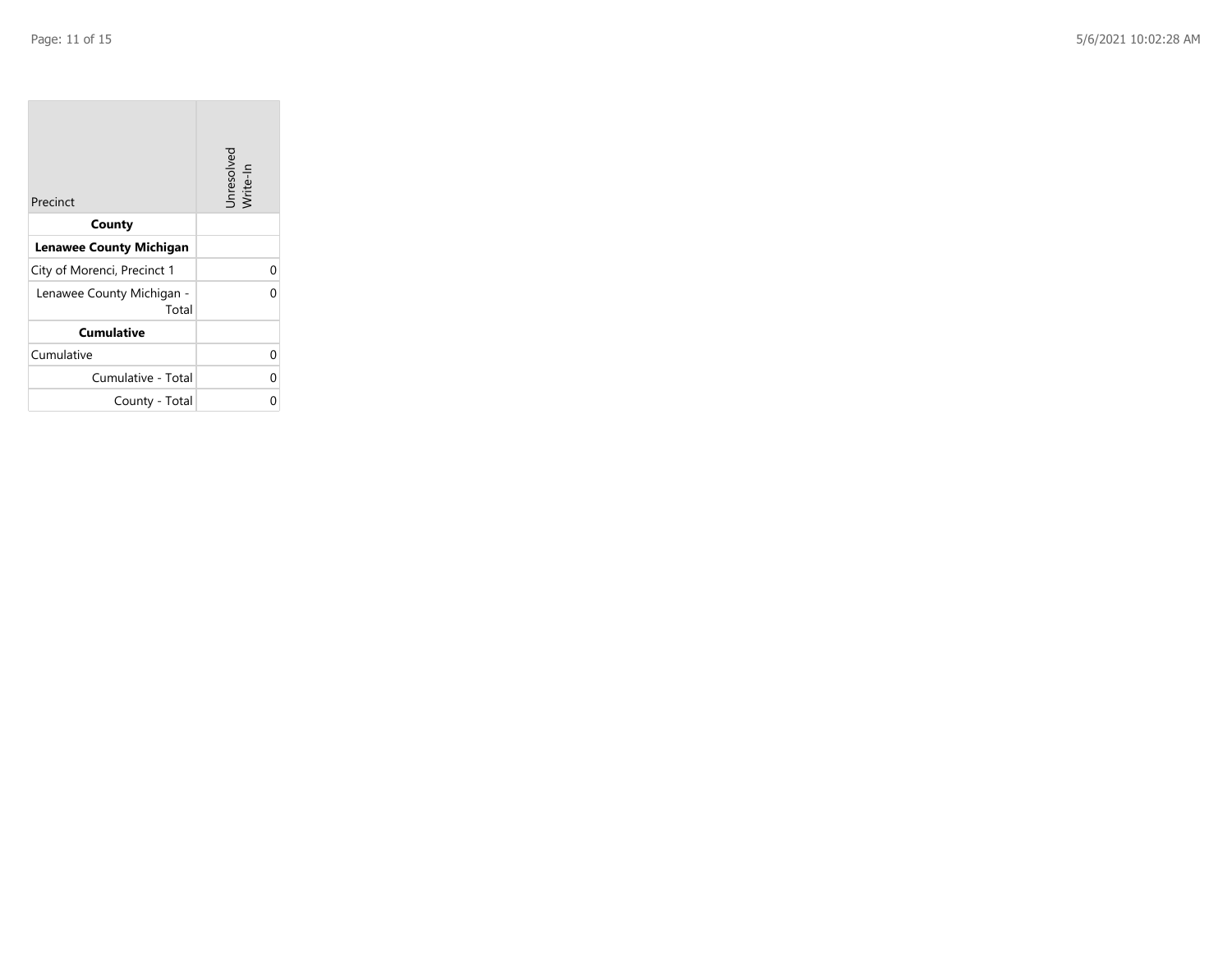## **Tecumseh Public Schools Millage Renewal Proposal (Vote for 1)**

| Precinct                           | <b>Times Cast</b> | Registered<br>Voters |
|------------------------------------|-------------------|----------------------|
| County                             |                   |                      |
| <b>Lenawee County Michigan</b>     |                   |                      |
| City of Tecumseh, Precinct 1       | 910               | 5,185                |
| City of Tecumseh, Precinct 2       | 604               | 5,083                |
| City of Tecumseh, Precinct 3       | 576               | 4,896                |
| Lenawee County Michigan -<br>Total | 2,090             | 15,164               |
| <b>Cumulative</b>                  |                   |                      |
| Cumulative                         | 0                 | 0                    |
| Cumulative - Total                 | 0                 | 0                    |
| County - Total                     | 2,090             | 15,164               |

| Precinct                           | Yes      | $\frac{1}{2}$ | <b>Total Votes</b> |
|------------------------------------|----------|---------------|--------------------|
| County                             |          |               |                    |
| <b>Lenawee County Michigan</b>     |          |               |                    |
| City of Tecumseh, Precinct 1       | 703      | 205           | 908                |
| City of Tecumseh, Precinct 2       | 431      | 171           | 602                |
| City of Tecumseh, Precinct 3       | 417      | 158           | 575                |
| Lenawee County Michigan -<br>Total | 1,551    | 534           | 2,085              |
| <b>Cumulative</b>                  |          |               |                    |
| Cumulative                         | $\Omega$ | $\mathbf 0$   | $\Omega$           |
| Cumulative - Total                 | $\Omega$ | $\mathbf 0$   | $\Omega$           |
| County - Total                     | 1,551    | 534           | 2,085              |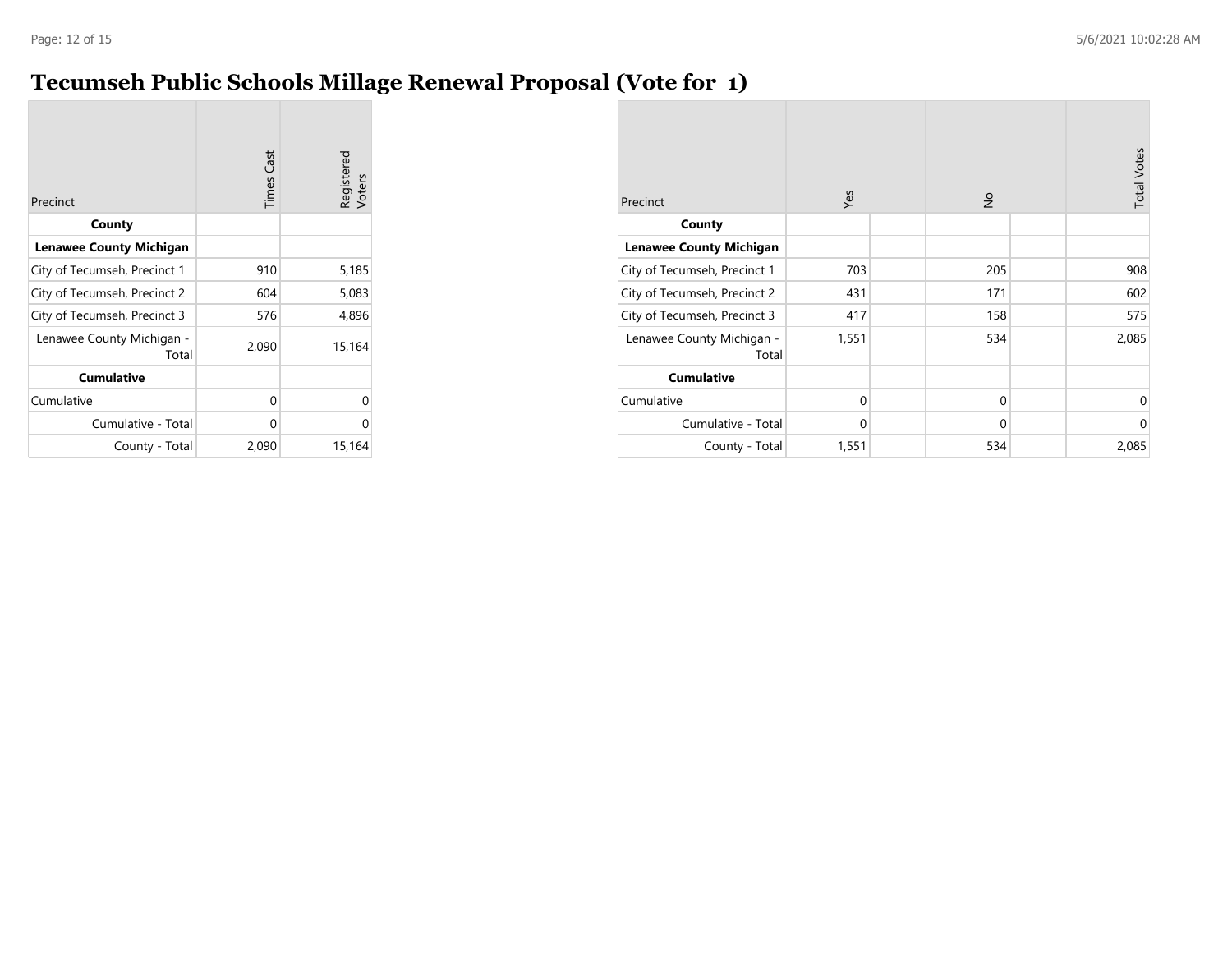| Precinct                           | Unresolved<br>Write-In |
|------------------------------------|------------------------|
| County                             |                        |
| <b>Lenawee County Michigan</b>     |                        |
| City of Tecumseh, Precinct 1       | 0                      |
| City of Tecumseh, Precinct 2       | 0                      |
| City of Tecumseh, Precinct 3       | 0                      |
| Lenawee County Michigan -<br>Total | U                      |
| <b>Cumulative</b>                  |                        |
| Cumulative                         | 0                      |
| Cumulative - Total                 | 0                      |
| County - Total                     | U                      |

the control of the control of the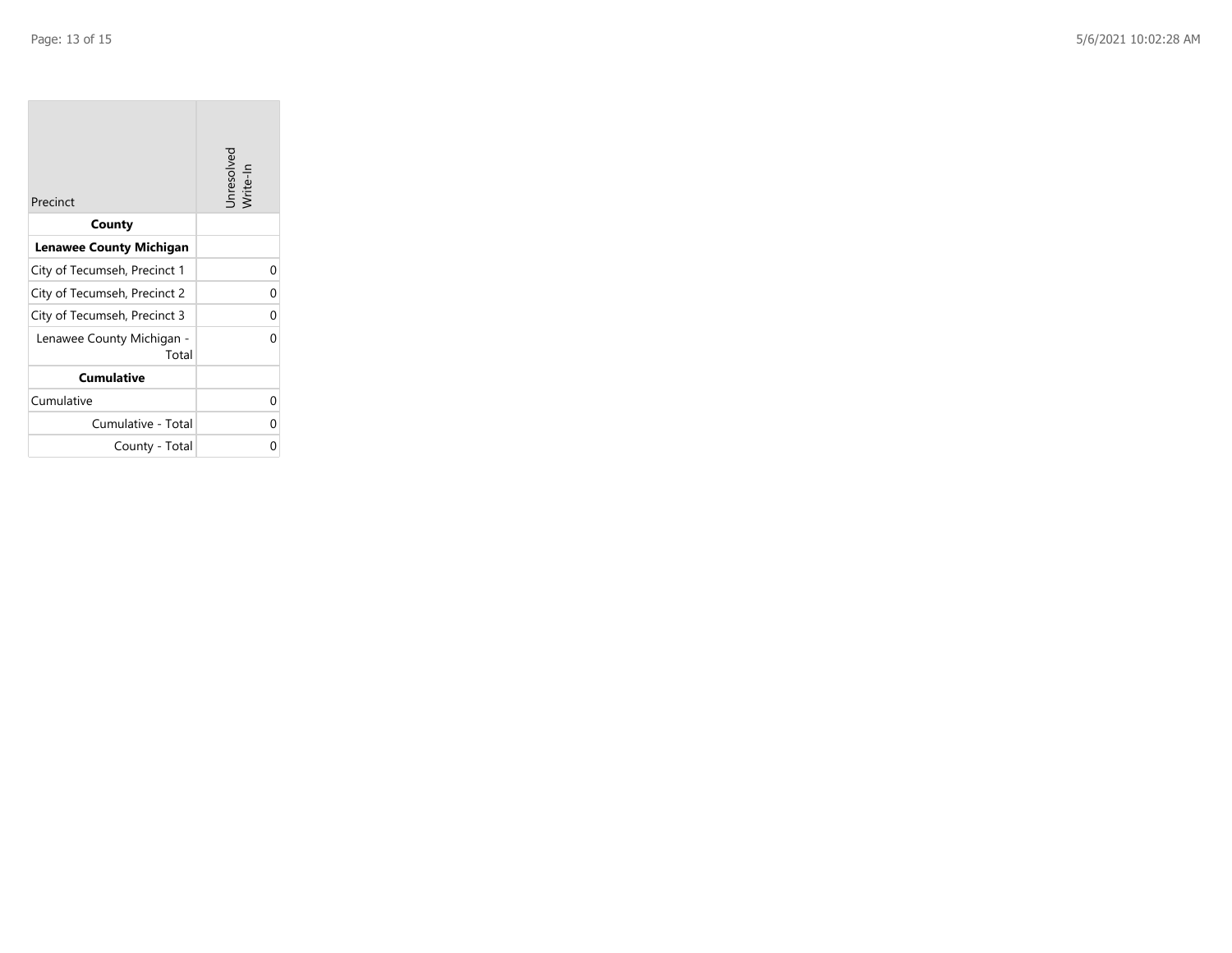## **Monroe County ISD Proposal (Vote for 1)**

| Precinct                           | <b>Times Cast</b> | Registered<br>Voters |
|------------------------------------|-------------------|----------------------|
| County                             |                   |                      |
| <b>Lenawee County Michigan</b>     |                   |                      |
| Riga Township, Precinct 1          | 48                | 128                  |
| Lenawee County Michigan -<br>Total | 48                | 128                  |
| <b>Cumulative</b>                  |                   |                      |
| Cumulative                         | 0                 | U                    |
| Cumulative - Total                 | 0                 | 0                    |
| County - Total                     | 48                | 128                  |

| Precinct                           | Yes      | $\frac{1}{2}$ | <b>Total Votes</b> |
|------------------------------------|----------|---------------|--------------------|
| County                             |          |               |                    |
| <b>Lenawee County Michigan</b>     |          |               |                    |
| Riga Township, Precinct 1          | 32       | 14            | 46                 |
| Lenawee County Michigan -<br>Total | 32       | 14            | 46                 |
| <b>Cumulative</b>                  |          |               |                    |
| Cumulative                         | $\Omega$ | $\mathbf 0$   | 0                  |
| Cumulative - Total                 | $\Omega$ | $\mathbf 0$   | $\mathbf 0$        |
| County - Total                     | 32       | 14            | 46                 |